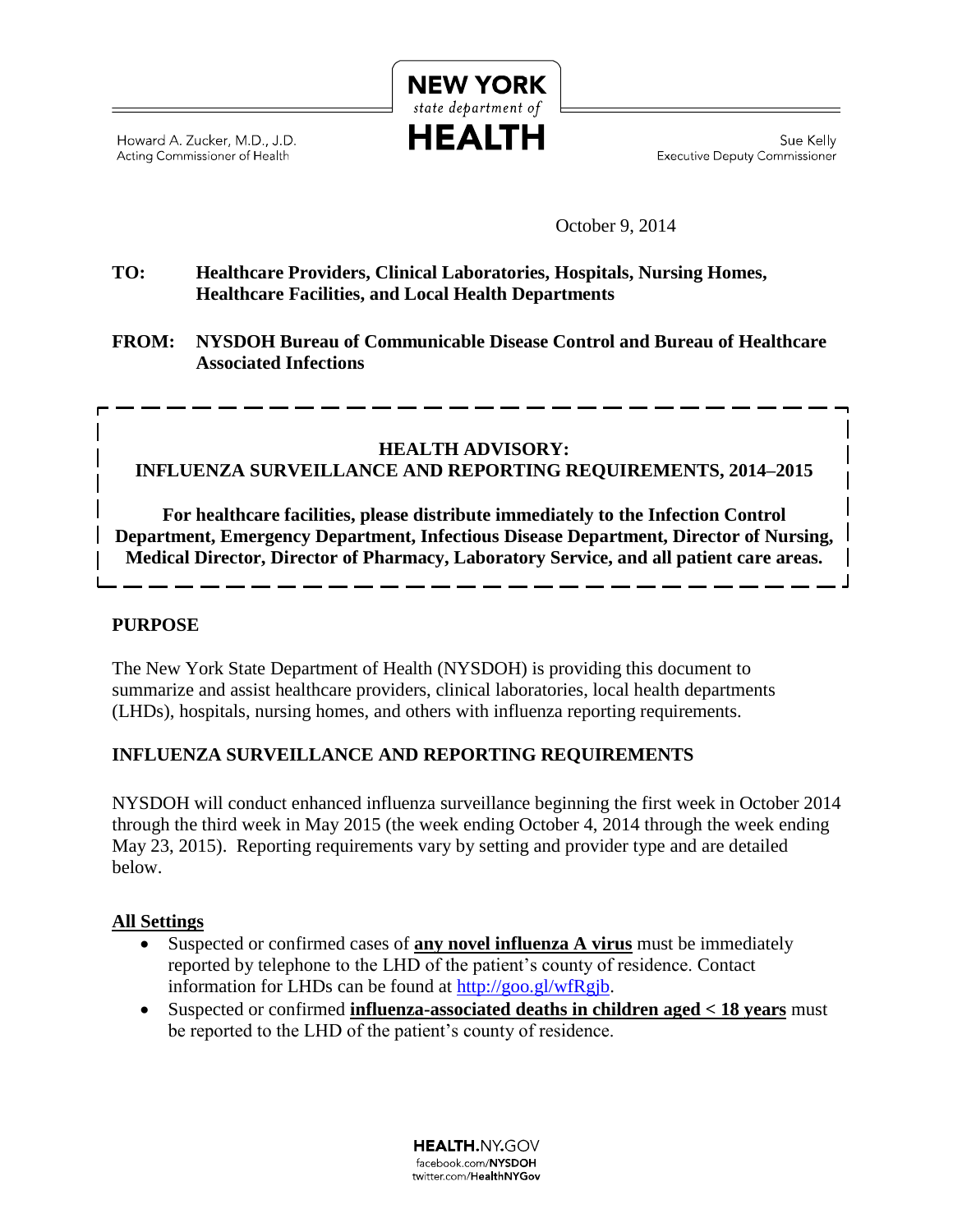## **Healthcare Providers in the Ambulatory or Outpatient Setting**

- Healthcare providers must report outbreaks<sup>\*</sup> of influenza or influenza-like illness (ILI) to the LHD of the county in which the outbreak is occurring.
- Healthcare providers are not required to report positive influenza diagnostic tests performed outside of a full-service clinical laboratory.

## **Clinical Laboratories**

- Full-service clinical laboratories that perform influenza testing on New York State residents are required to report all positive influenza laboratory test results, excluding serology, to the NYSDOH Electronic Clinical Laboratory System (ECLRS).
- Full-service clinical laboratories are identified by a 4-digit Permanent Facility Identifier (PFI) number (for example, "1234") assigned by the NYSDOH Wadsworth Center Clinical Laboratory Evaluation Program (CLEP). Identification numbers starting with a letter are assigned to partial-service or physician-operated laboratories; reporting is optional for these laboratories.
- Specimens that are suspected as novel influenza A viruses must be submitted in viral transport media to the New York State Wadsworth Center or the New York City Public Health Laboratory for confirmation. See [http://www.wadsworth.org/labcert/regaffairs/clinical/commdiseaseguide.pdf.](http://www.wadsworth.org/labcert/regaffairs/clinical/commdiseaseguide.pdf)
- The ECLRS Help Desk (866-325-7743) is available to answer questions and assist full-service clinical laboratories with reporting procedures.

# **Local Health Departments (LHDs)**

 $\overline{a}$ 

- LHDs should promptly investigate and report community outbreaks of influenza or ILI to their NYSDOH regional epidemiology office.
- The NYSDOH Statistical Unit creates influenza case reports on the NYSDOH Communicable Disease Electronic Surveillance System (CDESS) from ECLRS laboratory reports from full-service clinical laboratories that meet NYSDOH influenza case definition.
	- o LHDs should not dismiss ECLRS influenza reports that use one of the influenza ECLRS disease descriptions (e.g., influenza A, influenza B, etc.)
	- o However, if an LHD sees an ECLRS influenza report in the "Not Otherwise Specified" (NOS) ECLRS disease description, the LHD should:
		- dismiss the report if the NOS ECLRS report indicates negative influenza results; or
		- create a CDESS *investigation* if the NOS ECLRS report indicates positive influenza results. The Statistical Unit will then handle further.
	- o LHDs are requested not to modify any CDESS influenza *investigations.* If necessary, the Statistical Unit will modify CDESS influenza *investigations*.
	- o LHDs may modify supplemental information in CDESS *cases*, but should not modify the case status.
	- o If LHDs have any questions regarding ECLRS/CDESS influenza reporting, please call the Statistical Unit at 518-402-5012.

An outbreak is defined as an increase in the number of persons ill with laboratory-confirmed influenza or influenza-like illness (ILI) above a commonly observed baseline in a particular community or facility setting.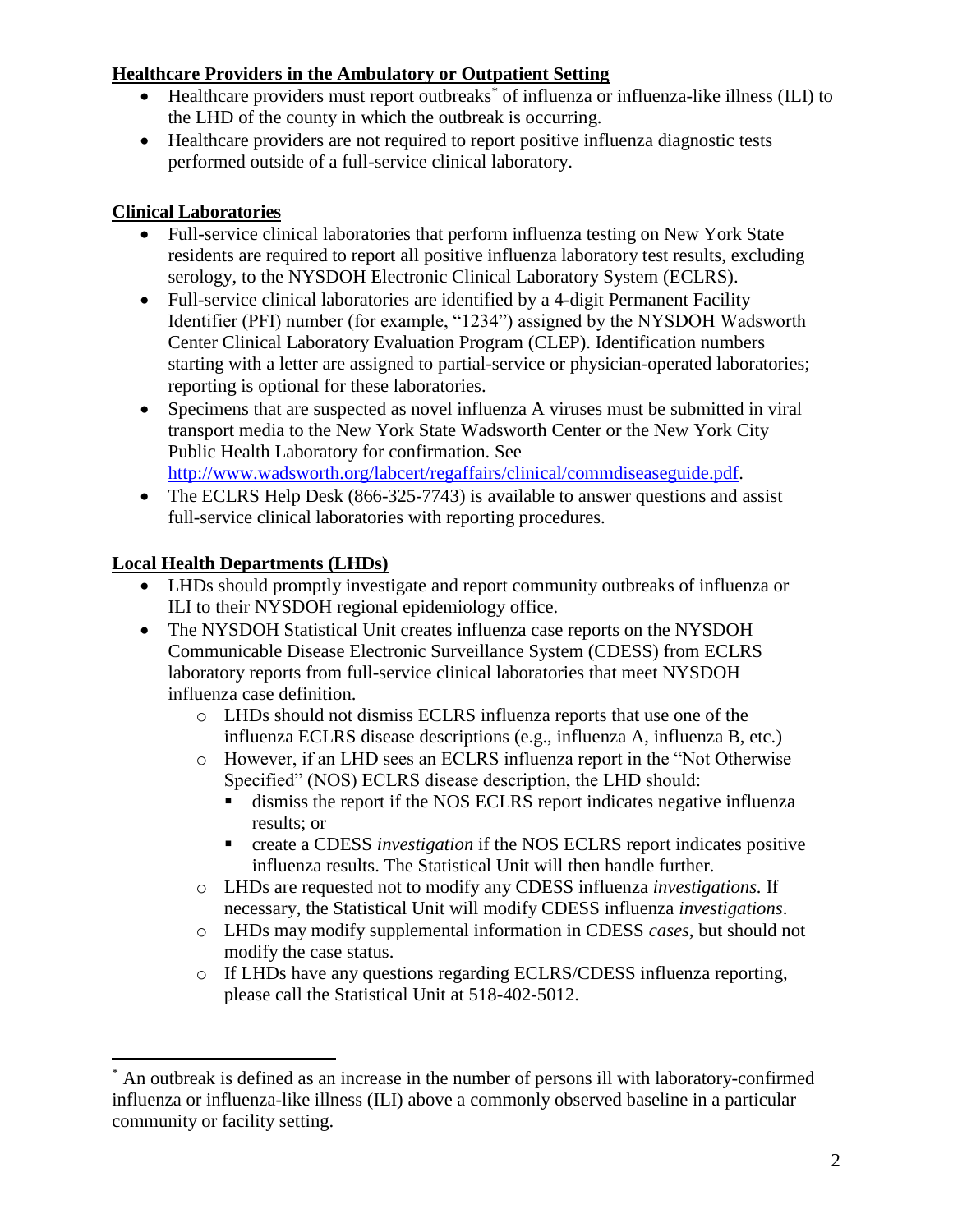- o LHDs are not required to complete CDESS influenza case supplementals except in the event of pediatric influenza-associated deaths.
- LHDs should promptly report suspected or confirmed influenza-associated deaths in children aged < 18 years to their NYSDOH regional epidemiology office.
	- o LHDs are required to investigate the case and complete a case report on CDESS under "Influenza, Pediatric Death." Regional epidemiology office staff will assist LHD staff as needed.
	- o LHDs may be asked to follow up with laboratories or medical examiner offices to request that pre- or post-mortem specimens be forwarded to the Wadsworth Center and/or the Centers for Disease Control and Prevention (CDC) for additional testing.

## **Hospitals**

- During October to May, hospitals with licensed medical/surgical beds must report weekly the aggregate number of hospitalized laboratory-confirmed influenza cases to the NYSDOH. This reporting is done via the "Weekly Influenza Hospitalizations" survey on the Health Electronic Response Data System (HERDS) application, which is located on the NYSDOH Health Commerce System (HCS) at: [https://commerce.health.state.ny.us/.](https://commerce.health.state.ny.us/)
	- o Only patients who are admitted to the hospital, or to the Emergency Department for more than 24 hours, are required to be reported.
	- o Cases are to be reported every week for the previous week ending Saturday at midnight.
	- o Cases are to be reported by age group: 0–4 years, 5–17 years, 18–49 years, 50–64 years, and ≥65 years.
	- o Cases are to be reported only once, when first identified (i.e., when both conditions – hospitalized and laboratory-confirmed for influenza – become true).
	- o Both community-associated and healthcare facility-associated (nosocomial) cases should be included.
	- o Patients counted during the week ending each Saturday at midnight should be entered into HERDS anytime between Sunday at 12:01 AM through Wednesday at noon.
		- As an example, for patients identified during the week Sunday September 28 through Saturday October 4, 2014, hospitals should enter data between 12:01 AM on Sunday October 5, 2014 and noon on Wednesday October 8, 2014.
		- In HERDS, "Time Period" corresponds to the surveillance week ending date. In the above example, a hospital would select the Time Period "10/04/2014."
		- If you have no cases to report, please enter " $0$ " in the requested fields and submit the survey.
		- Be sure to press the **Save button,** then the **Review and Submit** button, and finally the **Submit to DOH** button in order to successfully submit your data to NYSDOH. Pressing the Review and Submit button alone does not submit your data to NYSDOH. Any saved data will be automatically submitted after noon each Wednesday.
		- If your data changes after submission, revisions are encouraged.
			- You will be able to revise submitted data for the previous four weeks only.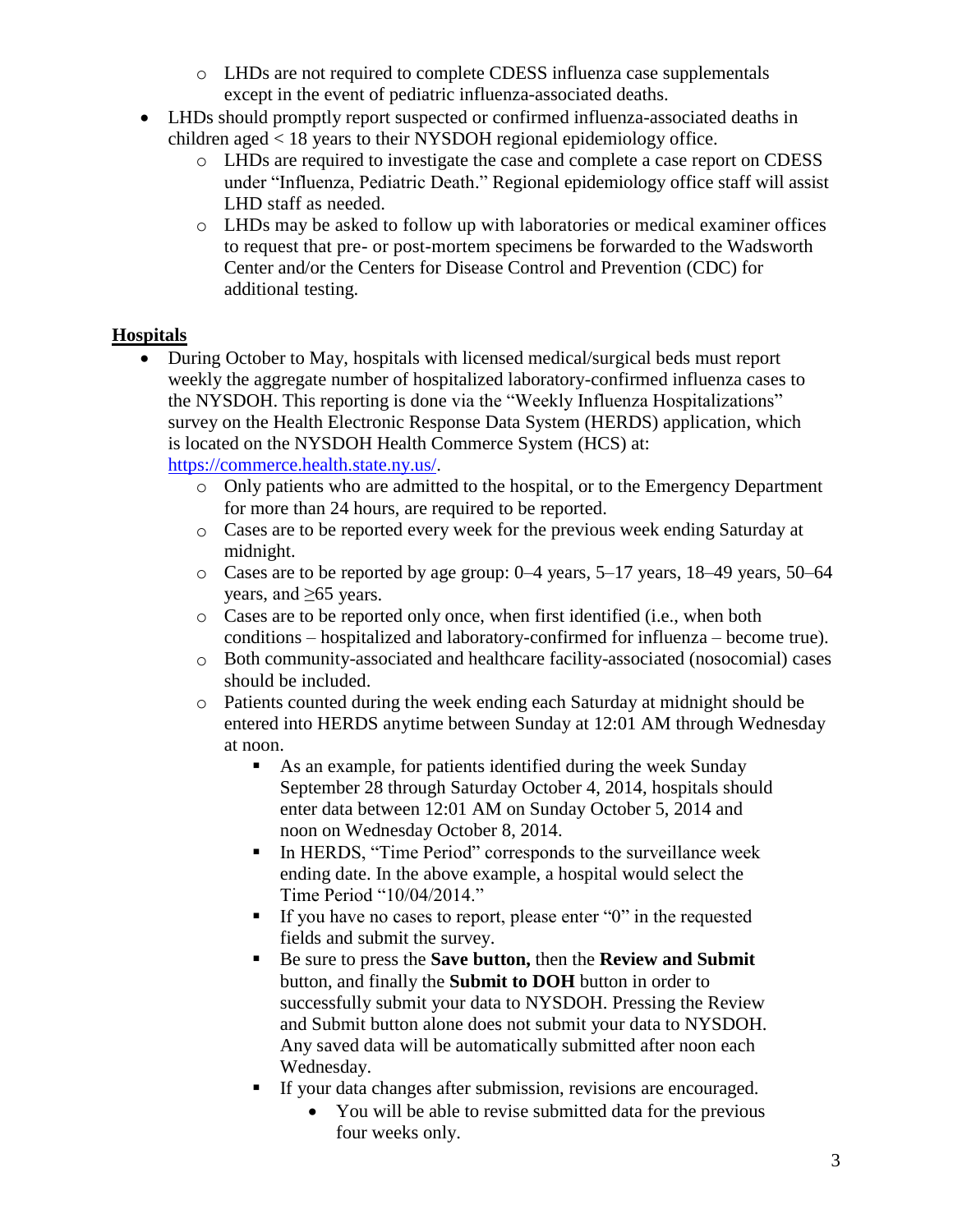- If you need to revise data that was submitted prior to the previous four weeks, please contact the Office of Health Emergency Preparedness (OHEP) at 518-408-5163, and that office will assist you.
- Weekly reporting for the 2014-15 influenza season will begin Sunday October 5, 2014 for the week ending Saturday October 4, 2014 and continue through Wednesday May 27, 2015 for the week ending May 23, 2015. (However, revisions may be made through Saturday May 30, 2015).
- For any programmatic issues, please contact the Bureau of Communicable Disease Control (BCDC) at 518-473-4439.
- For any technical difficulties with accessing or using HERDS, please contact OHEP at 518-408-5163.
- Hospitals must report all confirmed or suspected healthcare facility-associated influenza outbreaks (a single confirmed case associated with the facility is considered an outbreak) to the NYSDOH Healthcare Epidemiology and Infection Control Program (HEIC) via the Nosocomial Outbreak Reporting Application (NORA) located on the HCS at: [https://commerce.health.state.ny.us/.](https://commerce.health.state.ny.us/)
	- o If you need access to NORA, please contact your facility's HCS coordinator and ask to be assigned to the "Infection Control Practitioner" role in the HCS Communications Directory. Once in this role, your access to NORA is immediate. Until you have access to NORA, a paper NORA report must be completed and submitted by fax to 518-402-5165. This form can be accessed at: [http://www.health.ny.gov/forms/doh-4018.pdf.](http://www.health.ny.gov/forms/doh-4018.pdf)
	- o For questions regarding healthcare facility-associated reporting, contact the appropriate NYSDOH Regional Epidemiology office:
		- Western Regional Office: 716-847-4503
		- Central New York Regional Office: 315-477-8166
		- Capital District Region: 518-474-1142
		- Metropolitan Area Regional Office: 914-654-7149

# **Nursing Homes**

- Nursing homes must report all confirmed or suspected healthcare facility-associated influenza outbreaks (a single confirmed case associated with the facility is considered an outbreak) to the NYSDOH Healthcare Epidemiology and Infection Control Program (HEIC) via the Nosocomial Outbreak Reporting Application (NORA) located on the HCS at: [https://commerce.health.state.ny.us/.](https://commerce.health.state.ny.us/)
	- o If you need access to NORA, please contact your facility's HCS coordinator and ask to be assigned to the "Infection Control Practitioner" role in the HCS Communications Directory. Once in this role, your access to NORA is immediate. Until you have access to NORA, a paper NORA report must be completed and submitted by fax to 518-402-5165. This form can be accessed at: [http://www.health.ny.gov/forms/doh-4018.pdf.](http://www.health.ny.gov/forms/doh-4018.pdf)
	- o For questions regarding healthcare facility-associated reporting, contact the appropriate NYSDOH Regional Epidemiology office:
		- Western Regional Office: 716-847-4503
		- Central New York Regional Office: 315-477-8166
		- Capital District Region: 518-474-1142
		- Metropolitan Area Regional Office: 914-654-7149